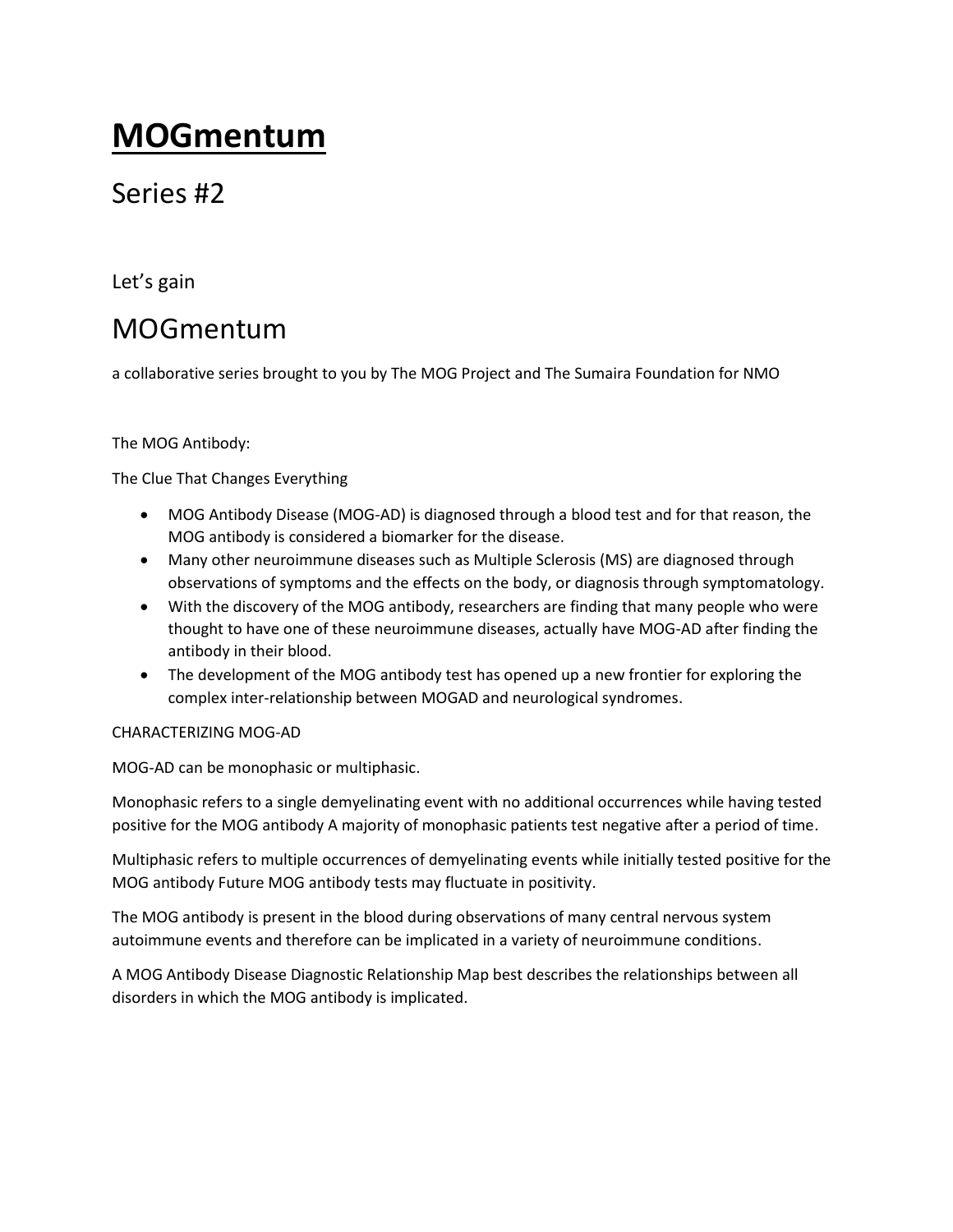### MOG ANTIBODY DISEASE DIAGNOSTIC RELATIONSHIPS

MONOPHASIC - Single demyelinating event with no additional occurrences while testing MOG+

- Single Event TM (Tranverse Myelitis)(Clinically Isolated Syndrome could be possible differential diagnosis due to similar or overlapping symptoms).
- Single Event ON (Optic Neuritis) (Clinically Isolated Syndrome could be possible differential diagnosis due to similar or overlapping symptoms).
- Single Event CIS (Clinically isolated system of focal or polyfocal demyelinating lesions without encephalopathy).
- Single Event ADEM (Acute disseminated encephalomyelitis) (Could be Differential Diagnosis with MOG-EM due to similar or overlapping symptoms).
- Single Event MOG-EM (MOG encephalomyelitis including meningo-encephalitis and brainstem encephalitis all with or without optic neuritis) (Could be differential diagnosis with ADEM due to similar or overlapping symptoms).

Multiphasic - Multiple occurrences of demyelinating events while initially testing MOG+

- MDEM (Multiphasic acute disseminated encephalomyelitis).
- ADEM/ON (Single event ADEM followed by recurrent ON).
- Recurrent MOG-EM (Recurrent MOG encephalomyelitis including meningo-encephalitis and brainstem encephalitis all with or without optic neuritis).
- MS like Pattern 2 (Multiple sclerosis-like symptoms (Pattern II is a rare subtype of MS).
- Recurrent TM (Transverse Myelitis) (Could also lead to or be a differential diagnosis of NMOSD diagnosis).
- RON (Recurrent Optic Neuritis) (Could also lead to or be a differential diagnosis of NMOSD MOG Positive or CRION MOG Positive).
- NMOSD MOG Positive (Neuromyelitis optica spectrum disorder with positive antibodies for myelin oligodendrocyte glycoprotein).
- CRION MOG Positive (Chronic recurrent inflammatory optic neuropathy with positive antibodies for myelin oligodendrocyte glycoprotein).

What if you have a SECOND ATTACK?

- A diagnosis given after a single attack may not be a patient's final diagnosis.
- A second attack can change their diagnosis.
- A MOG Antibody Disease Linked Diagnosis Progression Map best describes how a diagnosis can progress to a new diagnosis when a patient has more than one attack.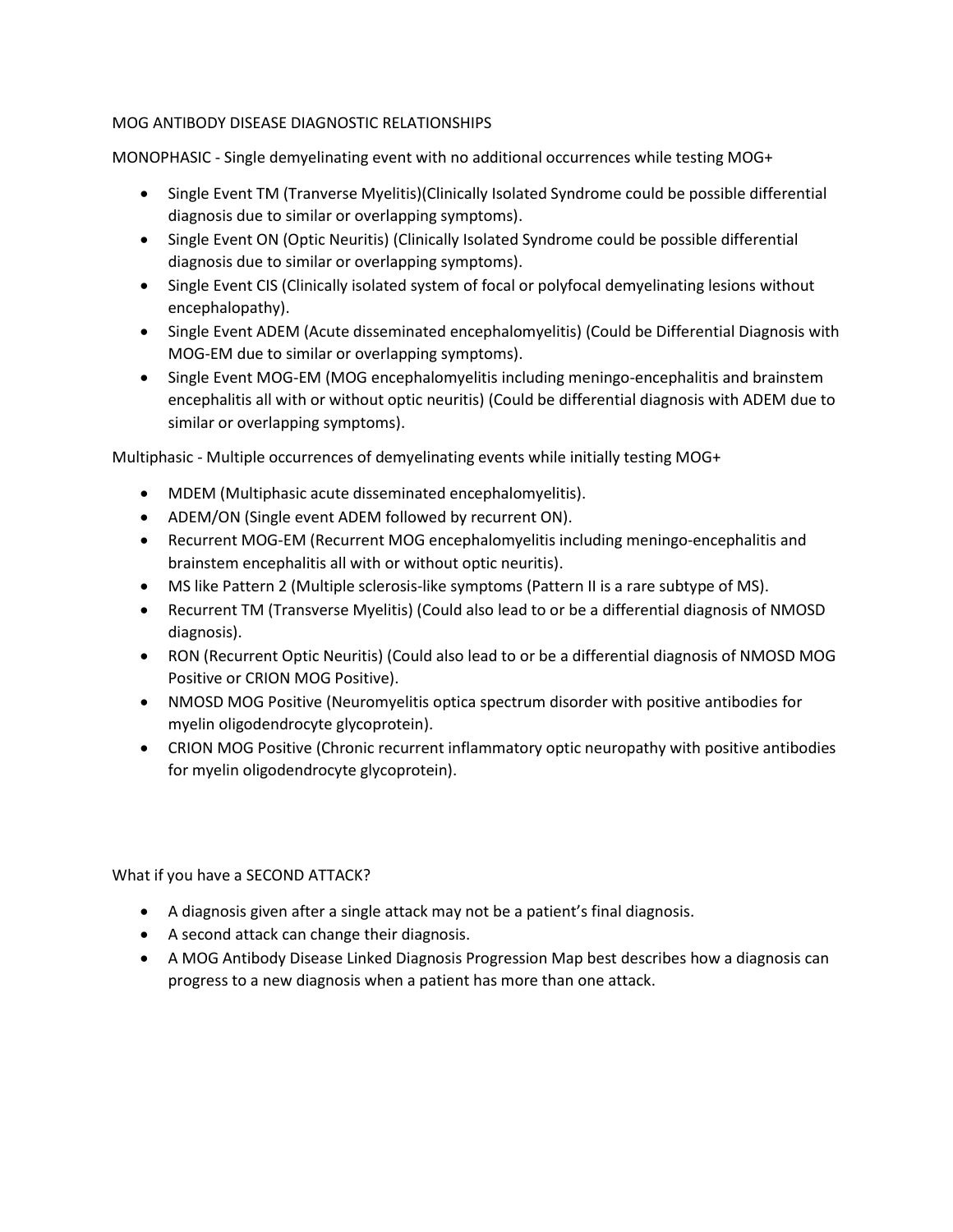#### MOG ANTIBODY DISEASE LINKED DIAGNOSIS PROGRESSION: MONOPHASIC TO MULTIPHASIC

Monophasic is a single demyelinating event with no additional occurrences while testing positive for MOG antibodies.

Multiphasic is when a patient has multiple occurrences of demyelinating events while initially testing positive for MOG antibodies.

- Monophasic MOG-EM (Single event MOG encephalomyelitis including meningo-encephalitis and brainstem encephalitis all with or without optic neuritis) if second demyelinating event occurs, MOG-EM can lead to a diagnosis of one of these multiphasic categories:
	- o Recurrent MOG-EM or
	- $\circ$  As a differential diagnosis of NMOSD MOG positive if NMOSD criteria is met.
- Monophasic ADEM (Single event Acute disseminated encephalomyelitis) if second demyelinating event occurs, ADEM can lead to a diagnosis of one of these multiphasic categories:
	- o MDEM (Multiphasic acute disseminated encephalomyelitis) or
	- o ADEM/ON (Single event ADEM followed by recurrent ON) or
	- $\circ$  As a differential diagnosis of NMOSD MOG positive if NMOSD criteria is met.
- Monophasic ON (Single event Optic Neuritis) if second demyelinating event occurs, ON can lead to a diagnosis of one of these multiphasic categories:
	- o RON (Recurrent Optic Neuritis) or
	- $\circ$  NMOSD MOG Positive (Neuromyelitis optica spectrum disorder with positive antibodies for myelin oligodendrocyte glycoprotein) or
	- $\circ$  CRION MOG Positive (Chronic recurrent inflammatory optic neuropathy with positive antibodies for myelin oligodendrocyte glycoprotein) or
	- o MS like symptoms Multiple sclerosis-like symptoms (Pattern II is a rare subtype of MS).
- Monophasic TM (Single event Transverse Myelitis) if second demyelinating event occurs, TM can lead to a diagnosis of one of these multiphasic categories:
	- $\circ$  NMOSD MOG Positive (Neuromyelitis optica spectrum disorder with positive antibodies for myelin oligodendrocyte glycoprotein) or
	- o MS like symptoms Multiple sclerosis-like symptoms (Pattern II is a rare subtype of MS).
- Monophasic CIS (Single event Clinically Isolated Syndrome) if second demyelinating event occurs, CIS can lead to a diagnosis of one of these multiphasic categories:
	- o NMOSD MOG Positive (Neuromyelitis optica spectrum disorder with positive antibodies for myelin oligodendrocyte glycoprotein) or
	- $\circ$  MS like symptoms Multiple sclerosis-like symptoms (Pattern II is a rare subtype of MS).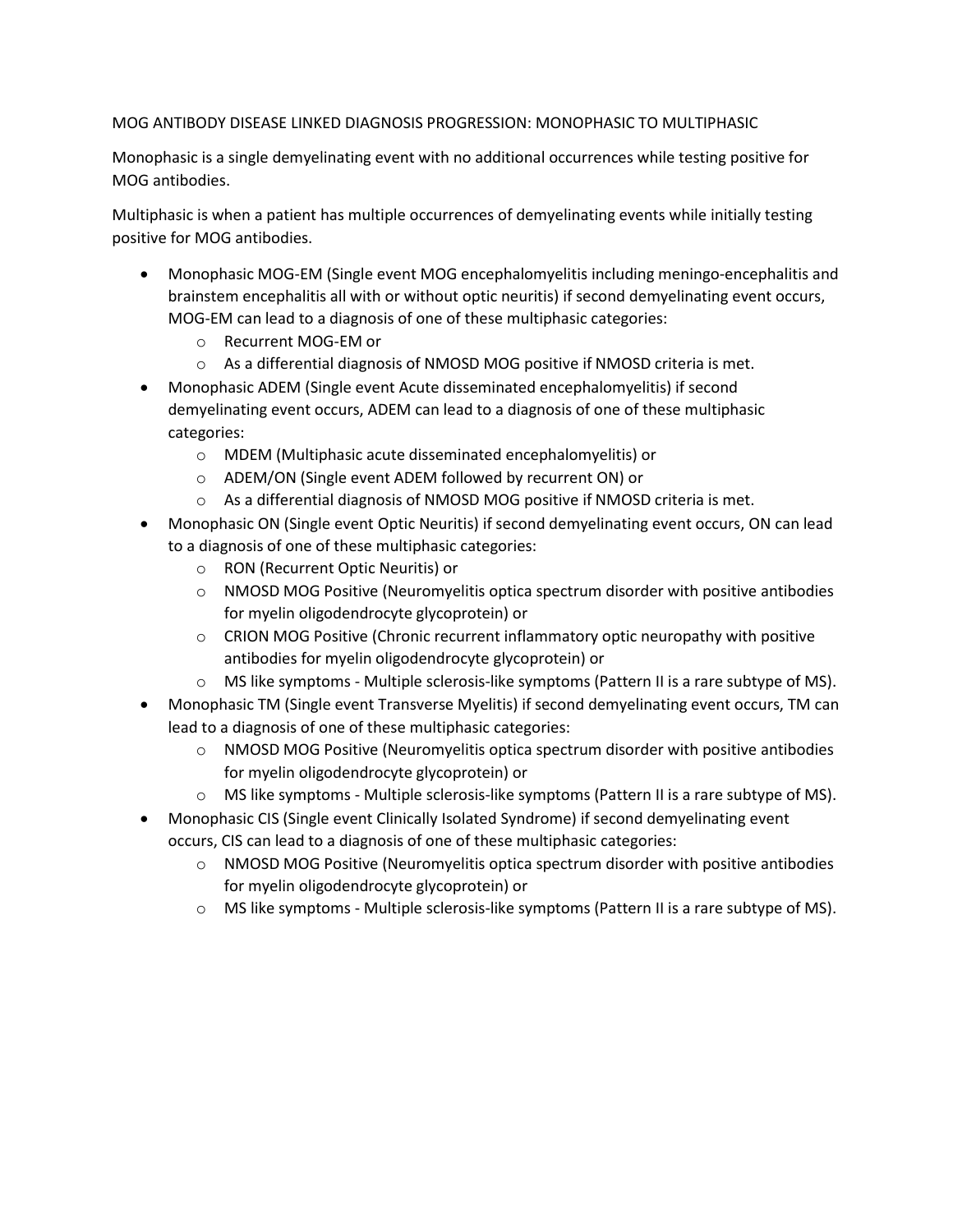#### FINAL THOUGHTS

- The medical community is learning about this disease in real time.
- It is up to us to advocate for ourselves and our loved ones to forge the definition of this disease so that diagnosis can be prompt and accurate.
- If you have one of these neurological syndromes, ask your doctor whether you should be tested for the MOG Antibody.

This series is brought to you by

The MOG PROJECT

And

The Sumaira Foundation for NMO

Special thanks to Tanuja Chitnis, MD, FAAN Professor of Neurology, Harvard Medical School Director of Partners Pediatric Multiple Sclerosis Center, Massachusetts General Hospital Director of Translational Neuroimmunology Research Center, Brigham and Women's Hospital Director of CLIMB Study | Partners Multiple Sclerosis Center, Brigham and Women's Hospital